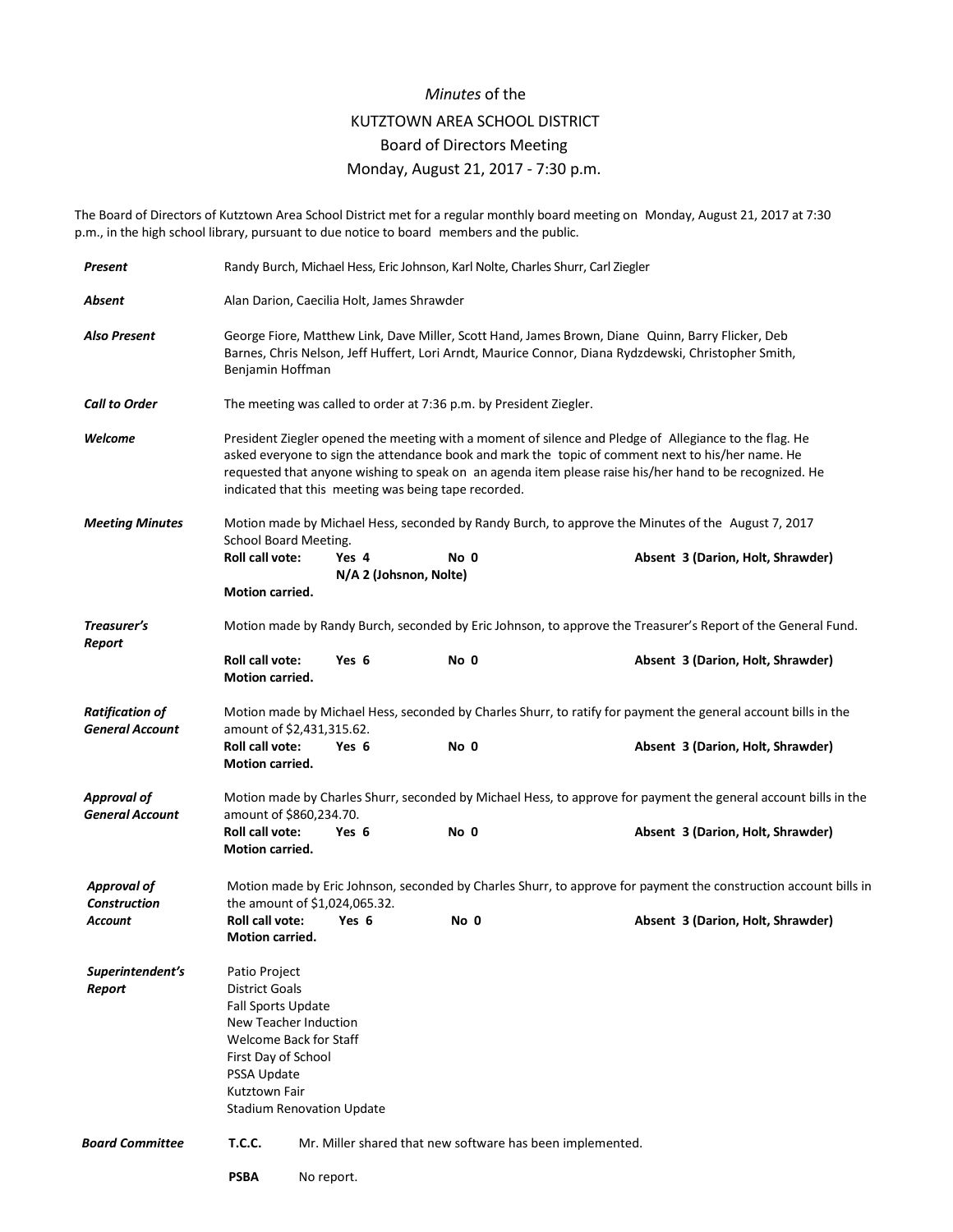|                             | <b>BCIU</b>                                            | Mr. Ziegler shared that the BCIU recognized the president of Reading Area Community College (RACC),<br>Dr. Anna Weitz.                                                                                                                                                                                                                                                                                                                                                                                                                                                                                                                                                                                                                                                                                                                                                                                                                                                                                                                                                                                                                                                                                                                                                                                                                                                                                                                                                                    |                                                                                                                          |                                                                                                                                                                                                                              |                                                                                                 |  |  |  |  |
|-----------------------------|--------------------------------------------------------|-------------------------------------------------------------------------------------------------------------------------------------------------------------------------------------------------------------------------------------------------------------------------------------------------------------------------------------------------------------------------------------------------------------------------------------------------------------------------------------------------------------------------------------------------------------------------------------------------------------------------------------------------------------------------------------------------------------------------------------------------------------------------------------------------------------------------------------------------------------------------------------------------------------------------------------------------------------------------------------------------------------------------------------------------------------------------------------------------------------------------------------------------------------------------------------------------------------------------------------------------------------------------------------------------------------------------------------------------------------------------------------------------------------------------------------------------------------------------------------------|--------------------------------------------------------------------------------------------------------------------------|------------------------------------------------------------------------------------------------------------------------------------------------------------------------------------------------------------------------------|-------------------------------------------------------------------------------------------------|--|--|--|--|
|                             | <b>BCTC</b>                                            | No report.                                                                                                                                                                                                                                                                                                                                                                                                                                                                                                                                                                                                                                                                                                                                                                                                                                                                                                                                                                                                                                                                                                                                                                                                                                                                                                                                                                                                                                                                                |                                                                                                                          |                                                                                                                                                                                                                              |                                                                                                 |  |  |  |  |
|                             | <b>P&amp;C</b>                                         | No report.                                                                                                                                                                                                                                                                                                                                                                                                                                                                                                                                                                                                                                                                                                                                                                                                                                                                                                                                                                                                                                                                                                                                                                                                                                                                                                                                                                                                                                                                                |                                                                                                                          |                                                                                                                                                                                                                              |                                                                                                 |  |  |  |  |
|                             | <b>ECC</b>                                             | No report<br>No report.                                                                                                                                                                                                                                                                                                                                                                                                                                                                                                                                                                                                                                                                                                                                                                                                                                                                                                                                                                                                                                                                                                                                                                                                                                                                                                                                                                                                                                                                   |                                                                                                                          |                                                                                                                                                                                                                              |                                                                                                 |  |  |  |  |
|                             | <b>Facilities</b>                                      |                                                                                                                                                                                                                                                                                                                                                                                                                                                                                                                                                                                                                                                                                                                                                                                                                                                                                                                                                                                                                                                                                                                                                                                                                                                                                                                                                                                                                                                                                           |                                                                                                                          |                                                                                                                                                                                                                              |                                                                                                 |  |  |  |  |
|                             | <b>Student</b>                                         | Dr. Quinn reported the committee reviewed PSSA data results.<br><b>Achievement</b>                                                                                                                                                                                                                                                                                                                                                                                                                                                                                                                                                                                                                                                                                                                                                                                                                                                                                                                                                                                                                                                                                                                                                                                                                                                                                                                                                                                                        |                                                                                                                          |                                                                                                                                                                                                                              |                                                                                                 |  |  |  |  |
| <b>Personnel</b>            | 1.<br>2.                                               | Motion made by Michael Hess, seconded by Randy Burch, to approve the following personnel items:<br>The approval of Amy Boyer as a long-term substitute business teacher at the high school effective August 15,<br>2017 through June 7, 2018 or the end of the 2017-2018 school year, at a rate of \$100 per day for days 1-20,<br>\$110 per day for days 21-45, and the balance at Bachelor's, Step 1, of the KATA/KASD contract.<br>The approval of the following Eshelman bus/van drivers for the 2017-2018 school year, effective August 16,                                                                                                                                                                                                                                                                                                                                                                                                                                                                                                                                                                                                                                                                                                                                                                                                                                                                                                                                          |                                                                                                                          |                                                                                                                                                                                                                              |                                                                                                 |  |  |  |  |
|                             | 2017:<br>3.                                            | Amber G. Bungo<br>Kristen George<br>Margarete B. Hottenstein<br>Stephanie L. Hugo<br>Kathryn E. Widenhammer<br>Steven E. Fritz                                                                                                                                                                                                                                                                                                                                                                                                                                                                                                                                                                                                                                                                                                                                                                                                                                                                                                                                                                                                                                                                                                                                                                                                                                                                                                                                                            | Judith E. Deboer<br>Keshia M. Hartzell<br>Melanie A. Ellis<br>Randall A. Bailey<br>Leon A. Balthaser<br>Daniel J. Pauley | Reuben S. Sweigart<br>Matthew F. Thomas<br>Sherri L. Reinert<br>Sandra L. Narducci<br>Jennette L. Reynolds<br>The approval of the following Eshelman substitute/trip drivers for the 2017-2018 school year, effective August | Carrie L. Reigel<br>Barbara A. Gardner<br>Melanie J. Querio<br>Peggy S. Weil<br>Sharon L. Trout |  |  |  |  |
|                             | 16, 2017:<br>Roll call vote:<br><b>Motion carried.</b> | Christine M. Battin<br>Huntsinger, Craig W.<br>Carsten A. Sheppard<br>Yes 6                                                                                                                                                                                                                                                                                                                                                                                                                                                                                                                                                                                                                                                                                                                                                                                                                                                                                                                                                                                                                                                                                                                                                                                                                                                                                                                                                                                                               | William F. Brobst<br>James M. Keller<br>Gerald A. Trate<br>No 0                                                          | Berardo Ferretti<br>John P. O'Brien<br>Sandra L. Wixon<br>Absent 3 (Darion, Holt, Shrawder)                                                                                                                                  | Mark A. George<br>Steven D. Rechart                                                             |  |  |  |  |
| 2017-2018<br>District Goals | ٠<br>٠<br>٠<br>٠<br>٠<br>٠<br>٠<br>$\bullet$           | Motion made by Michael Hess, seconded by Randy Burch, to approve the District Goals for the 2017-2018 as listed below:<br><b>Student Achievement</b><br>• Growth<br>All students achieve a minimum of one year's growth, based on Pennsylvania Value Added Assessment<br>System (PVAAS), in the area of English Language Arts, mathematics, and science.<br>Literacy<br>85% of students will be reading on grade level by the end of third grade as measured by the Fountas and<br>Pinnell benchmark.<br>90% of students will be reading on grade level by the end of eighth grade as measured by the Reading<br>Inventory benchmark.<br>All students will achieve proficiency and/or growth in English Language Arts by the end of 11th grade as<br>measured by the Keystone exam.<br>• Numeracy<br>80% of all elementary students will score proficient or advanced on each mathematics common<br>assessment.<br>90% of all 8th grade Algebra I students will score proficient or advanced as measured by the Spring<br>Keystone Exam.<br>All students will achieve proficiency and/or growth as measured by the Algebra I Keystone exam.<br><b>College and Career Readiness</b><br>Increase the Advanced Placement Equity and Excellence achievement by 10% (percentage of students that<br>have scored a 3 or higher on an Advanced Placement Exam over the course of their academic career).<br>Increase the total number of students enrolled in Advanced Placement courses by 10%. |                                                                                                                          |                                                                                                                                                                                                                              |                                                                                                 |  |  |  |  |
|                             | $\bullet$                                              | In collaboration with businesses and postsecondary partners, we will develop a Career Pathways model for<br>the secondary program course of studies that provides opportunities for career exploration, internships, job<br>shadowing, post-secondary course enrollment, employability, and financial literacy skill development.                                                                                                                                                                                                                                                                                                                                                                                                                                                                                                                                                                                                                                                                                                                                                                                                                                                                                                                                                                                                                                                                                                                                                         |                                                                                                                          |                                                                                                                                                                                                                              |                                                                                                 |  |  |  |  |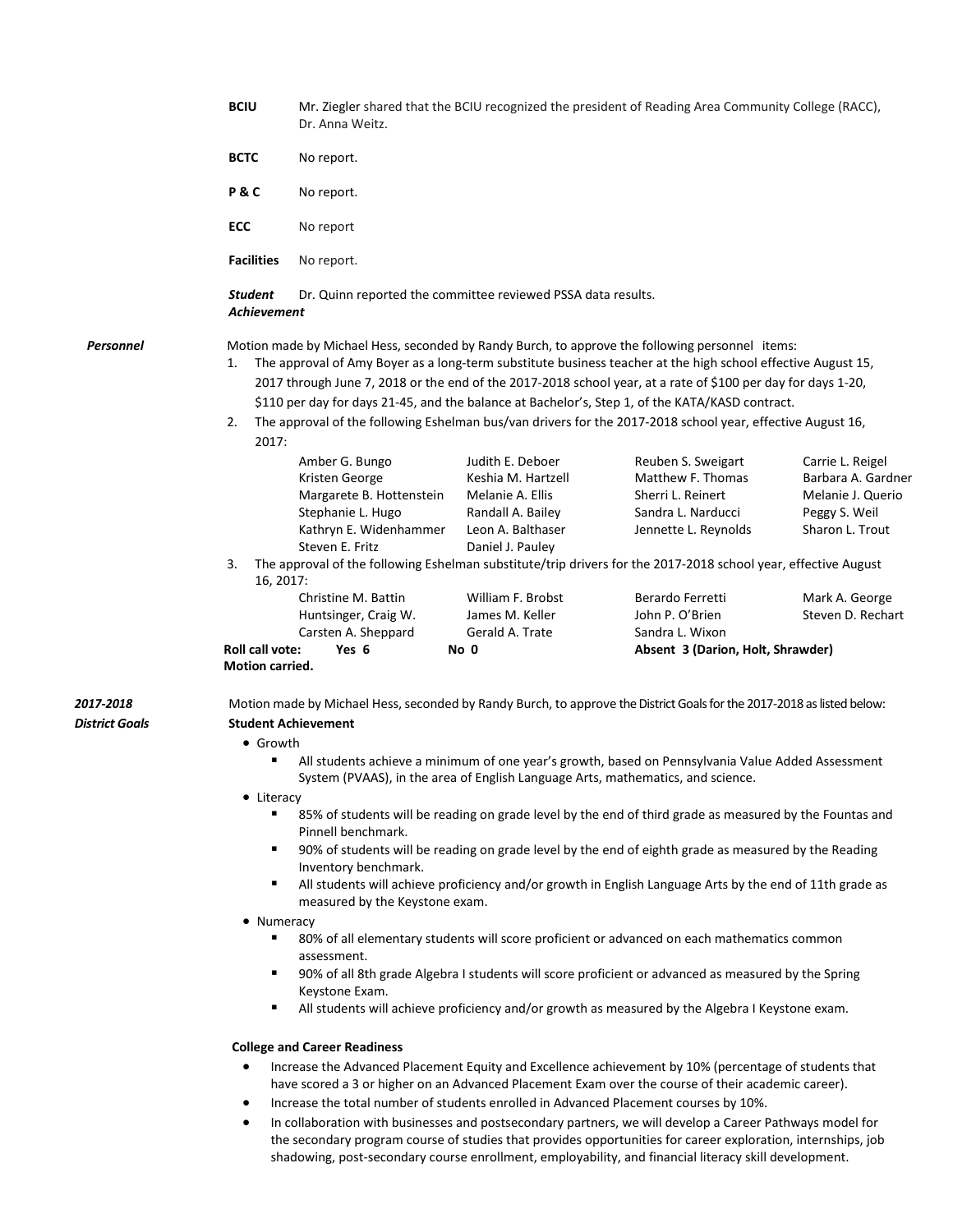## **Financial and Human Resources**

- The district will continue to develop a fiscally responsible budget that reflects the values of the community, provides a quality education, sustains the educational program, and is supported by the Board of School Directors and the community.
	- This includes restructuring positions where and when possible, evaluating contract proposals based on quality of service and cost, and pursuing additional partnerships to provide efficient services.
	- Migrate to an online human resources program including payroll by the end of 2017-18 school year.
- Perform a line item analysis of all accounts to seek financial efficiencies.

## **Curriculum, Instruction, and Assessment**

- Develop a framework for common assessments across grade levels and subject areas, including adopting common rubrics, benchmark assessments, and culminating unit assessments.
- Develop a Kutztown Area School District Literacy Framework in collaboration with all stakeholders to determine our shared beliefs based on research-based best practices and articulating the elements of the framework for 2019-2020 implementation.
- Establish the Kutztown Area School District core agreements for best practices in grading in K-12 by exploring standards-based assessment opportunities and developing enhanced mastery-based progress reporting.
	- Develop a standards-based report card in the elementary grades for deployment in the 2018-2019 school year.
	- Articulate shared beliefs in secondary grading practices in order to create a framework for implementation in the 2018-2019 school year.
- Design innovative scheduling options to maximize student opportunities and provide flexible course options including dual enrollment, virtual, blended, and hybrid learning.
- Develop a comprehensive K-12 Science, Technology, Engineering, Arts, & Mathematics (STEAM) framework.

## **Communication/Community**

|                                           | <b>Communication/Community</b><br>Recognize, publish, and communicate Kutztown Area School District staff and student accomplishments to<br>foster community-wide relationships and support for the District and its goals.                                                                                                                                                                                   |                                          |                                                                                                             |                                   |  |  |
|-------------------------------------------|---------------------------------------------------------------------------------------------------------------------------------------------------------------------------------------------------------------------------------------------------------------------------------------------------------------------------------------------------------------------------------------------------------------|------------------------------------------|-------------------------------------------------------------------------------------------------------------|-----------------------------------|--|--|
|                                           |                                                                                                                                                                                                                                                                                                                                                                                                               |                                          |                                                                                                             |                                   |  |  |
|                                           | $\bullet$                                                                                                                                                                                                                                                                                                                                                                                                     | community surveys, forums, and meetings. | Solicit community feedback regarding district/school needs, priorities, and improvement initiatives through |                                   |  |  |
|                                           | <b>Roll call vote:</b><br><b>Motion carried.</b>                                                                                                                                                                                                                                                                                                                                                              | Yes 6                                    | No 0                                                                                                        | Absent 3 (Darion, Holt, Shrawder) |  |  |
| <b>Special Education</b><br>Contract      | Motion made by Randy Burch, seconded by Charles Shurr, to approve the Agreement with the BCIU to provide<br>Special Education Services to the District during the 2017-2018 school year.                                                                                                                                                                                                                      |                                          |                                                                                                             |                                   |  |  |
|                                           | <b>Roll call vote:</b><br><b>Motion carried.</b>                                                                                                                                                                                                                                                                                                                                                              | Yes 6                                    | No 0                                                                                                        | Absent 3 (Darion, Holt, Shrawder) |  |  |
| <b>IDEA Funding</b><br>Agreement          | Motion made by Eric Johnson, seconded by Karl Nolte, to approve the Agreement with BCIU to distribute IDEA funds<br>to our District.                                                                                                                                                                                                                                                                          |                                          |                                                                                                             |                                   |  |  |
|                                           | <b>Roll call vote:</b><br><b>Motion carried.</b>                                                                                                                                                                                                                                                                                                                                                              | Yes 6                                    | No 0                                                                                                        | Absent 3 (Darion, Holt, Shrawder) |  |  |
| Agreement for<br><b>Auditing Services</b> | Motion made by Randy Burch, seconded by Karl Nolte, to approve extending the services of Herbein + Compnay, Inc.<br>to provide annual auditing services to our District through June 30, 2019.                                                                                                                                                                                                                |                                          |                                                                                                             |                                   |  |  |
|                                           | <b>Roll call vote:</b><br>Motion carried.                                                                                                                                                                                                                                                                                                                                                                     | Yes 6                                    | No 0                                                                                                        | Absent 3 (Darion, Holt, Shrawder) |  |  |
| Bus/Van Routes                            | Motion made by Charles Shurr, seconded by Karl Nolte, to approve the the bus and van routes for the 2017-2018<br>school year, and to allow the transportation coordinator and/or designee to make any necessary changes to the<br>existing routes as deemed appropriate throughout the 2017-2018 school year, with exception of changes that<br>include additional costs or the complete deletion of a route. |                                          |                                                                                                             |                                   |  |  |
|                                           | <b>Roll call vote:</b><br><b>Motion carried.</b>                                                                                                                                                                                                                                                                                                                                                              | Yes 6                                    | No 0                                                                                                        | Absent 3 (Darion, Holt, Shrawder) |  |  |
| BCIU Behine-the-Wheel<br>Program          | Motion made by Michael Hess, seconded by Charles Shurr, to approve permission for the BCIU to provide Behind-<br>the-Wheel Instruction to district students that register for the program for the 2017-2018 school year.                                                                                                                                                                                      |                                          |                                                                                                             |                                   |  |  |
|                                           | <b>Roll call vote:</b><br><b>Motion carried.</b>                                                                                                                                                                                                                                                                                                                                                              | Yes 6                                    | No 0                                                                                                        | Absent 3 (Darion, Holt, Shrawder) |  |  |